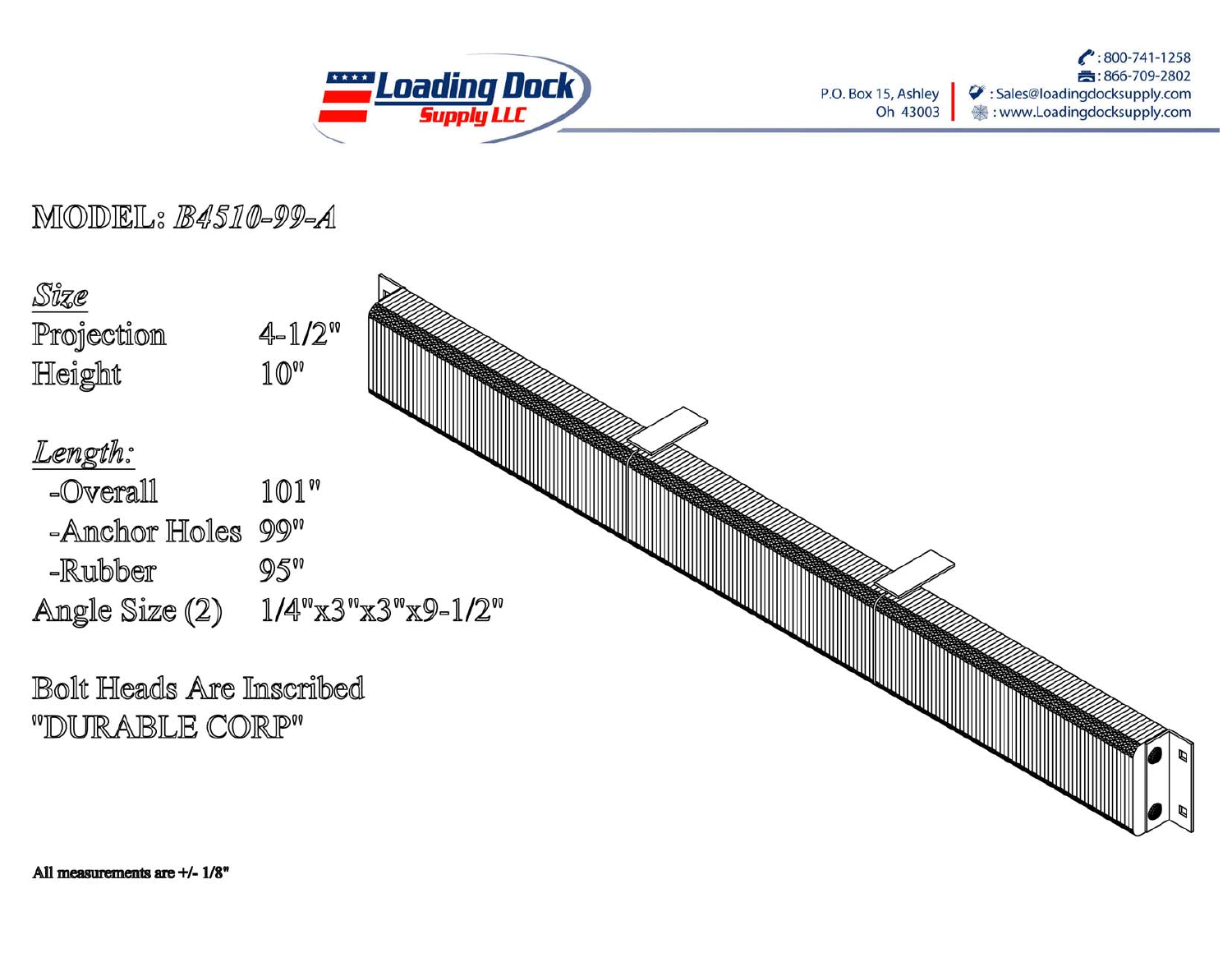# Laminated Dock Bumpers

**B4510-99-A**

**4 1/2" X 10" X 99"**

#### **Features**

**Tough plies of truck tire material virtually eliminates chipping or abraision, unlike molded rubber, extruded rubber, conveyor belting or wood plank bumpers. Attractive deep black color enhances a neat, professional architectural look. Manufactured under pressure exceeding 1,500 lbs. to absorb over 80% of impact force. Anchor bolts are protected by at least 3" of rubber to prevent damage.**

**Material/Thickness**

 Fabric reinforced rubber pads cut from selected recycled truck tires. Rubber pads laminated between structural steel angles and secured with 3/4" steel tie rods.

#### **Installation**

Structural mounting angles permit welded installations or provide bolting through steel

### **Extra Length bumpers must be supported in the center. You will need to specify one of these anchorage devices when placing your order.**

Bumpers may be ordered with angles or flat plates at each er Use a flat plate for mounting bumper next to a dock leveler, o where the space is to tight to allow the use of angles. Note: When using the flat plate, it is welded to the dock.

Loading Dock Supply PO Box 15 Ashley, OH 43003 1-800-741-1258